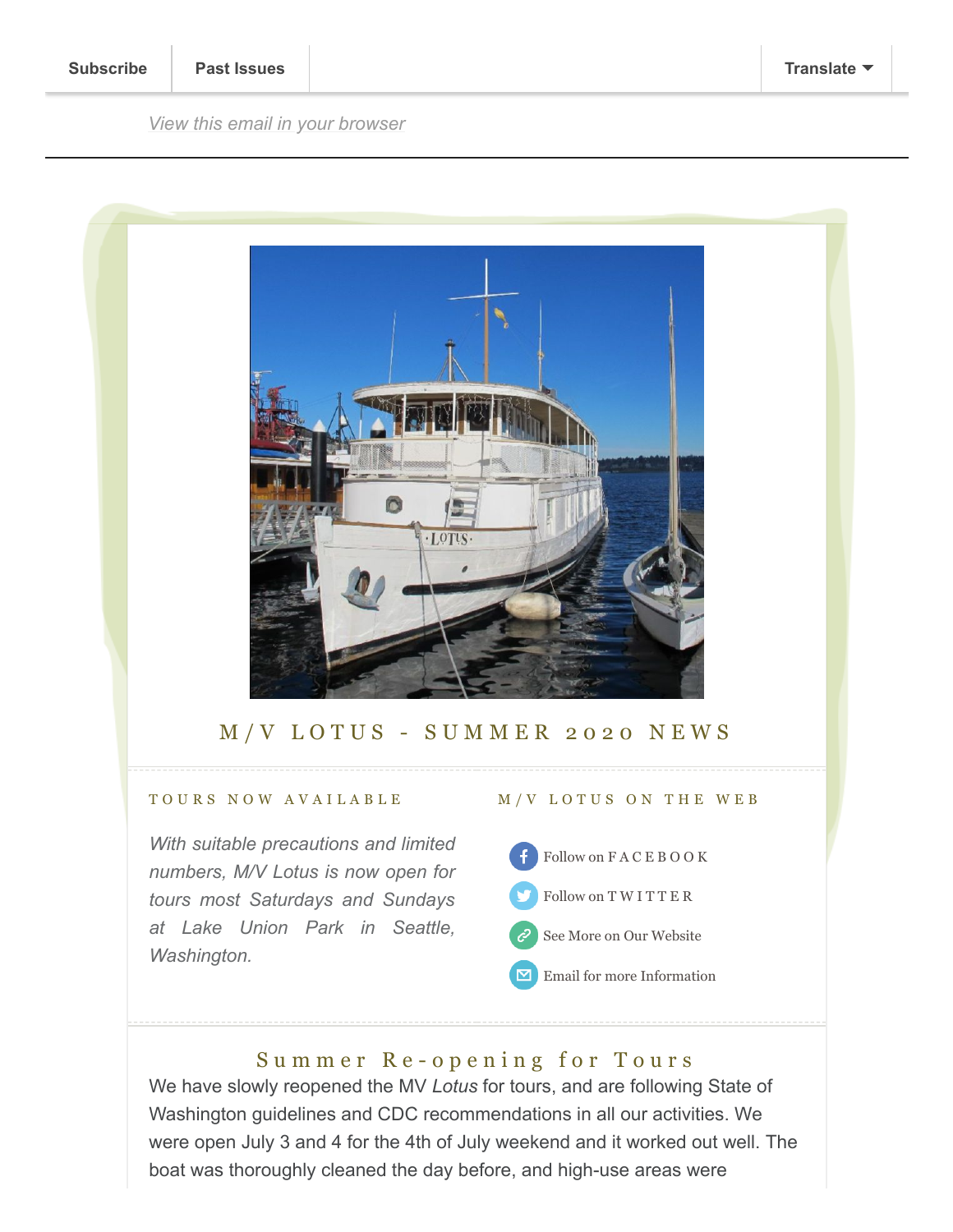Saturdays and some Sundays for tours during the summer, so if you are at Lake Union Park, be sure to stop in.

party on the boat for a tour at a time. We will continue to be open most

Weddings, Events, Lodging, and Sunday Tea We are again open for events and overnight lodging and you may call for reservations. Only one party at a time will be booked for events and overnight stays.

**Events -** We had one small wedding event on the Lotus in early July! You can book us for weddings or other special occasions, in accordance with current Washington state requirements... please be in contact with Dan, our reservation steward, for details.

**Overnight Stays -** Any of our four staterooms plus the master stateroom are open for overnight guests.

**Sunday Tea -** Our next Sunday tea will be **August 9th**... with limited availability due to distancing restrictions, you had better call and reserve your place early! It's lovely on the open-air upper deck and we will seat unrelated parties of 5 or less with plenty of distance between parties. We will have seatings at 12 noon and 2 pm. Reservations are required and the full tea is \$37 per person. Contact us at info@mvlotus.org or call us at 425.243.9641.

## If You Can't Come By In Person, Check Out Our Quick Video Tour

[If you have never visited the Lotus, do view the wonderful short video on our](http://mvlotus.org/) website. It will give you the history and a tour of this amazing craft, which turned 111 years old this last May! The video is front and center on our webpage, so you can't miss it. It features our Executive Director and Board President, Christian Gruye, and Lead Docent and Reservation Steward, Dan Helman.

# In Memoriam, Brion Toss, May 11, 1951 – June 6, 2020

It's with great sadness that we tell you of the loss of one of the most important members of the *Lotus* family, Christian Gruye's husband, Brion Toss. If you are part of the nautical community, chances are you have already heard this news,